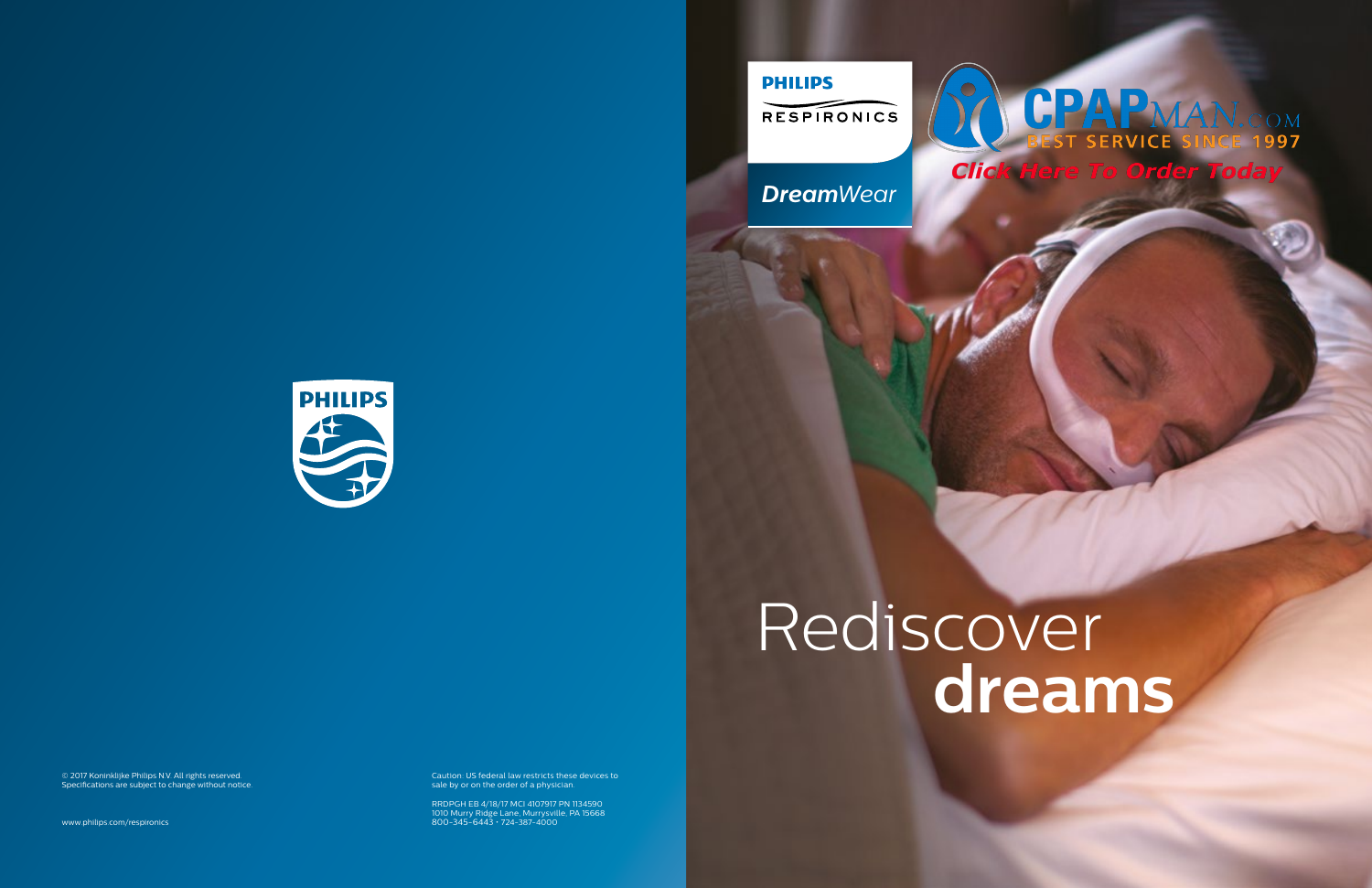The Philips Respironics DreamWear frame supports both nasal and gel pillows cushions to meet patients' needs. DreamWear's remarkable design directs airflow through the frame so patients can sleep comfortably, and the tubing connection located at the top of the head allows patients to sleep in any position they desire–on their stomach, side, or back.

# Like wearing **nothing at all**

Patients can sleep how they want with the freedom and comfort of DreamWear

> **Users told us that DreamWear gave them more freedom to move, had a better fit than their prescribed mask, and comes closest to making them feel like they don't have anything on their face during therapy.\***

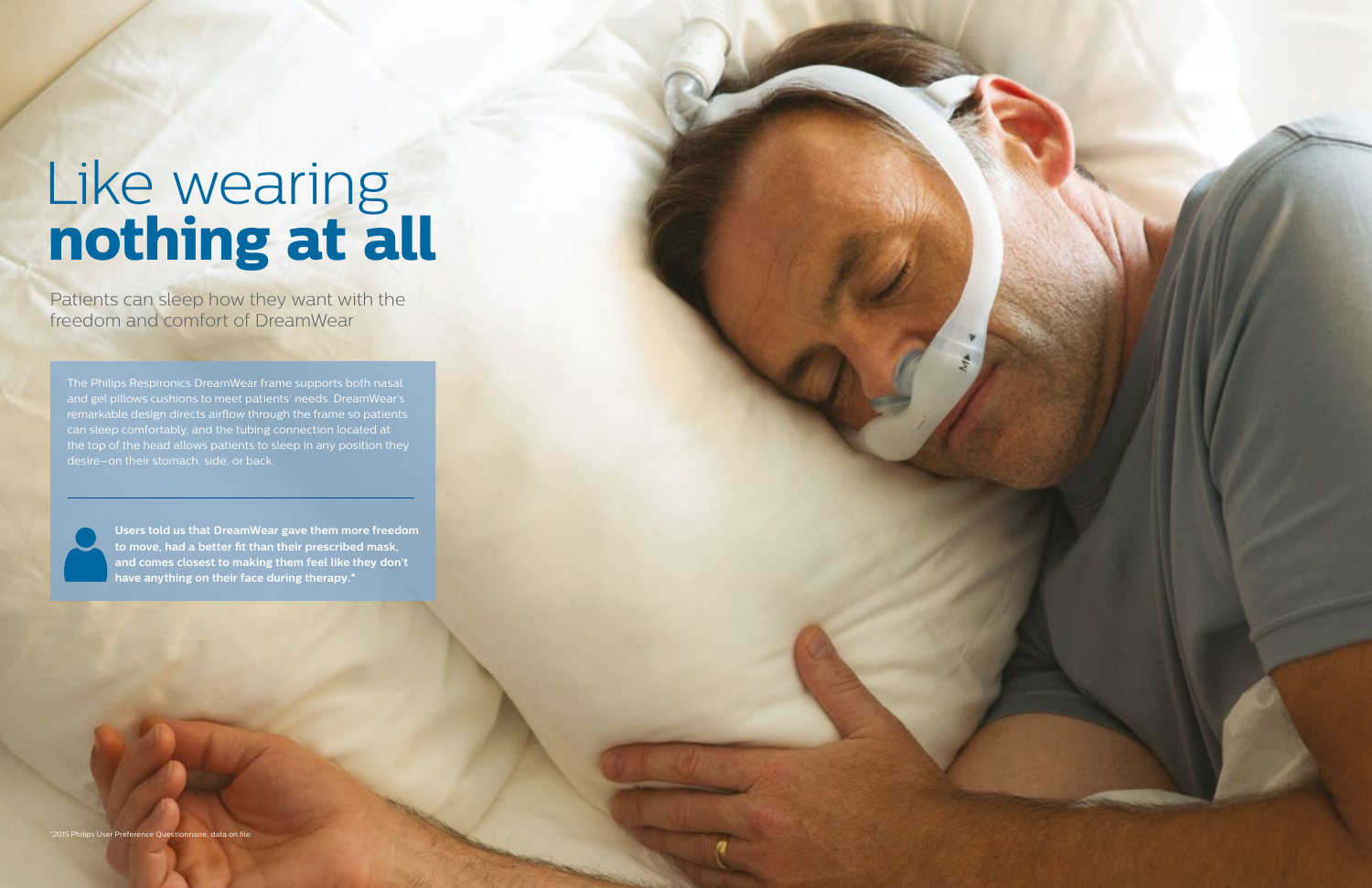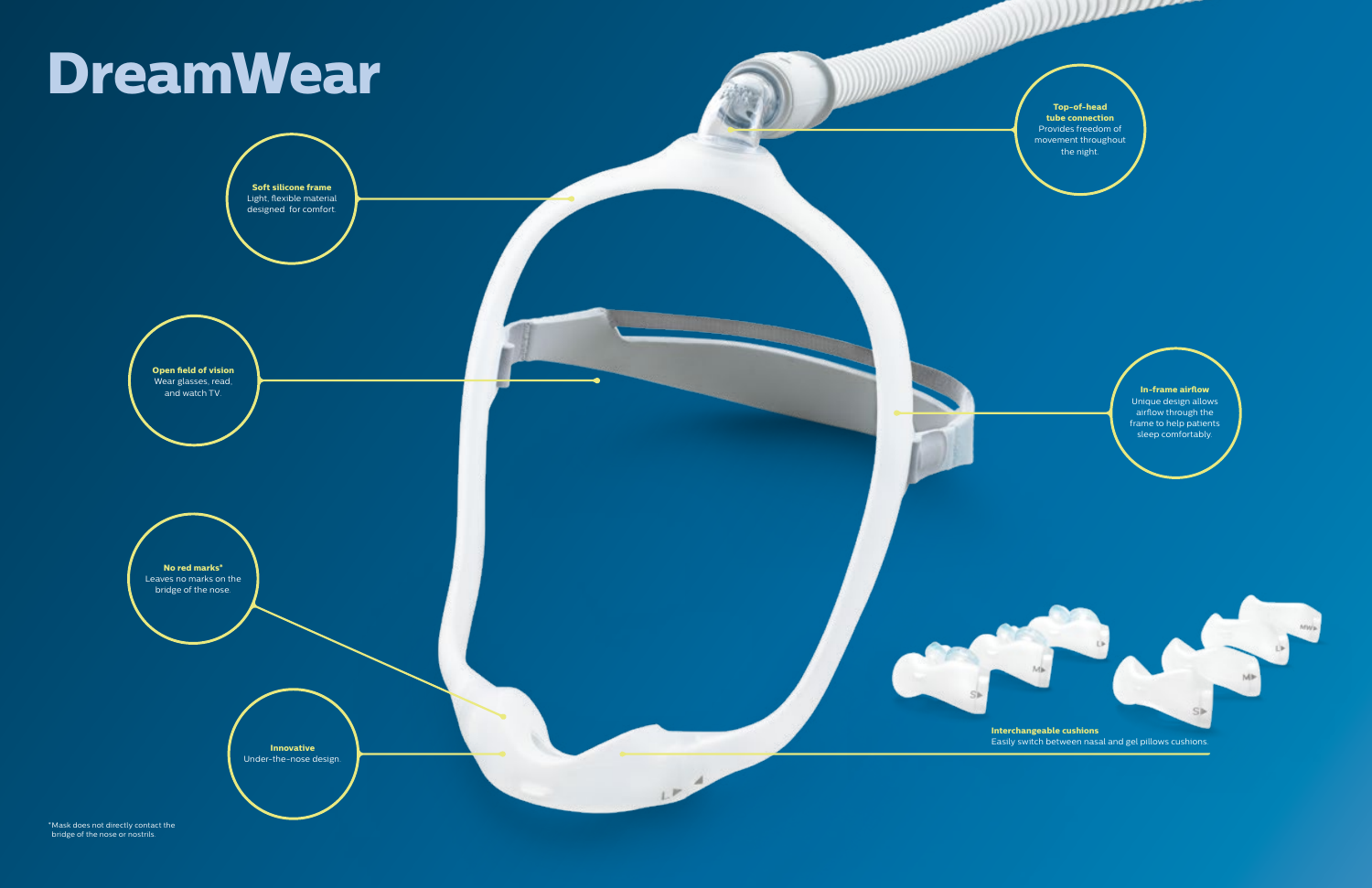#### **Simply switch cushions without changing masks**

Choosing the right mask for your patients is one of the most difficult jobs you face. The nonstop trial and error involving the masks, cushions, and headgear needed to fit your patients becomes tedious and timeconsuming. Now, DreamWear's mask design allows you to quickly and easily switch between nasal and gel pillows cushions without changing masks. With fewer mask decisions to make, you can focus on what's really important: your patients.

> **Clinicians rated the DreamWear mask with nasal and gel pillows cushions as taking less time to change than another pillows mask and nasal mask.\***

# Two cushion types **on one mask**

#### **Benefits**

- •Can accommodate both nasal and gel pillows cushions
- •Allows for easy switching between cushion types
- •May reduce the number of masks needed to set up a patient
- •Helps streamline the amount of inventory to be managed
- •Can increase efficiency by requiring education on only one mask

\*Data analysis of RT and ST (n=21) survey responses regarding the amount of time needed to switch between two different masks on a patient.

![](_page_3_Picture_12.jpeg)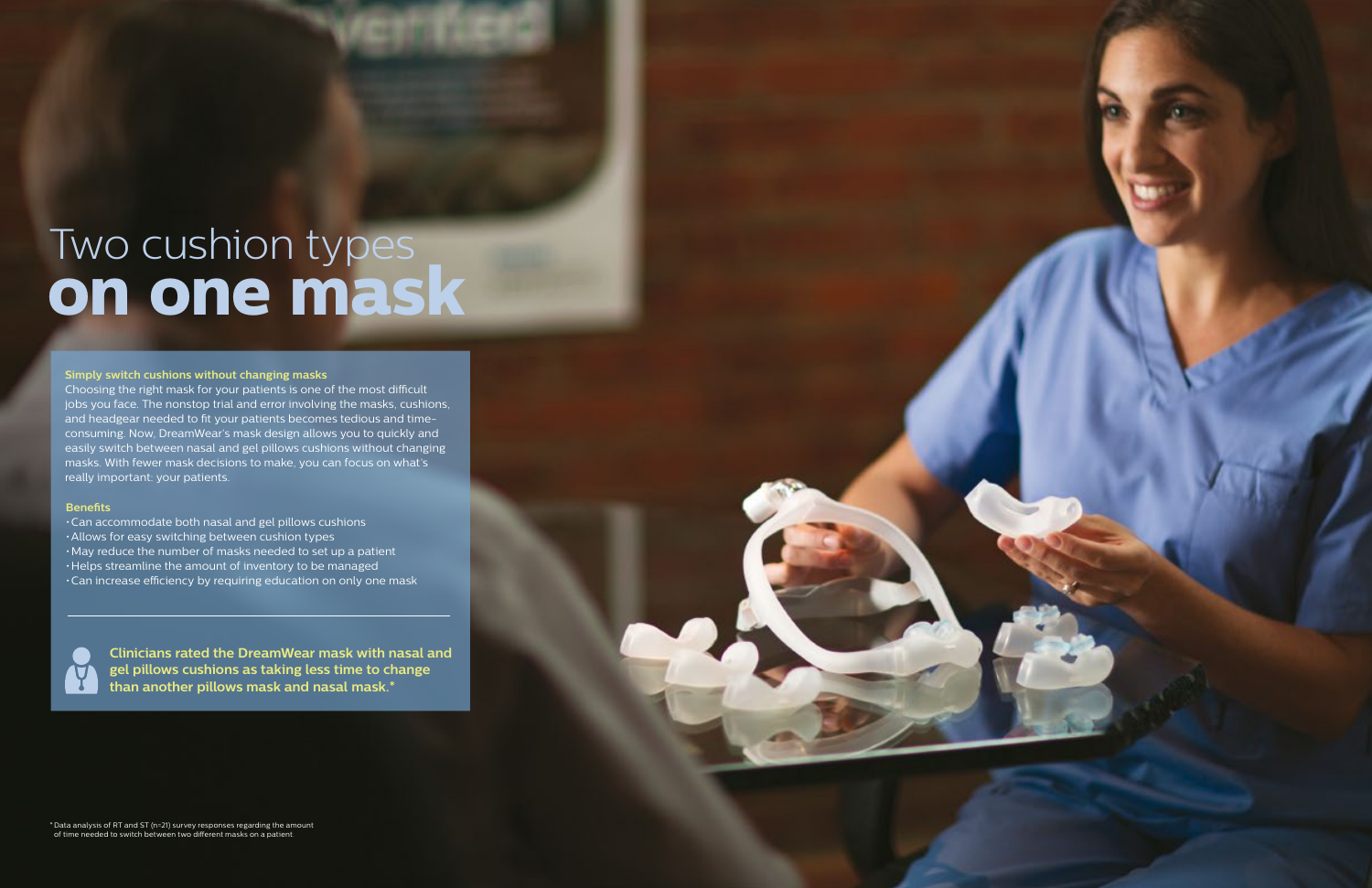## DreamWear cushion **patient fitting guide**

Achieving the right fit with DreamWear is easy **Follow the instructions to get started fitting your nasal or gel pillows cushion** 

![](_page_4_Picture_17.jpeg)

### **Nasal cushion Gel pillows cushion**

![](_page_4_Picture_33.jpeg)

![](_page_4_Picture_34.jpeg)

![](_page_4_Picture_35.jpeg)

![](_page_4_Picture_36.jpeg)

![](_page_4_Picture_37.jpeg)

![](_page_4_Picture_38.jpeg)

To adjust the mask, peel the headgear tabs away from the fabric. Adjust the length of the straps. Press the tabs back against the fabric to reattach.

**Note: Do not overtighten the headgear.**

![](_page_4_Picture_27.jpeg)

Position the frame on the top of the head. Pull the headgear over the back of the head.

![](_page_4_Picture_24.jpeg)

Position the mask until it fits comfortably.

![](_page_4_Picture_29.jpeg)

When finished, the elbow should rest at the top of the head.

The cushion opening will be directly under the nostrils. The cushion will hug the nose and leak will be minimal.

**Note: At no time should the nose be inside the cushion opening. If any part of the cushion overlaps the nose, the cushion is being worn incorrectly.**

![](_page_4_Picture_20.jpeg)

With the mask assembled, place the cushion under the nose.

![](_page_4_Picture_22.jpeg)

**Note: Please read the Instructions for Use for further fitting information.**

## **Making it simple** to find the right fit

### **Nasal cushion sizing**

Using the nasal cushion sizing gauge (included with the mask), hold it horizontally under the nose. Select the cushion size based on where the outer edge of the nostrils and tip of the nose contact the gauge.

**Note: Four cushion sizes (small, medium, large, medium-wide) are available.**

**Proper fit**

### **Gel pillows cushion sizing**

![](_page_4_Picture_9.jpeg)

Using the gel pillows sizing gauge, place the pillows cushion tips into the nostrils. Choose the cushion size that allows the blue gel bases to sit comfortably under the nose without any gaps.

![](_page_4_Picture_10.jpeg)

![](_page_4_Picture_8.jpeg)

**Note: Three cushion sizes (small, medium, large) are available.**